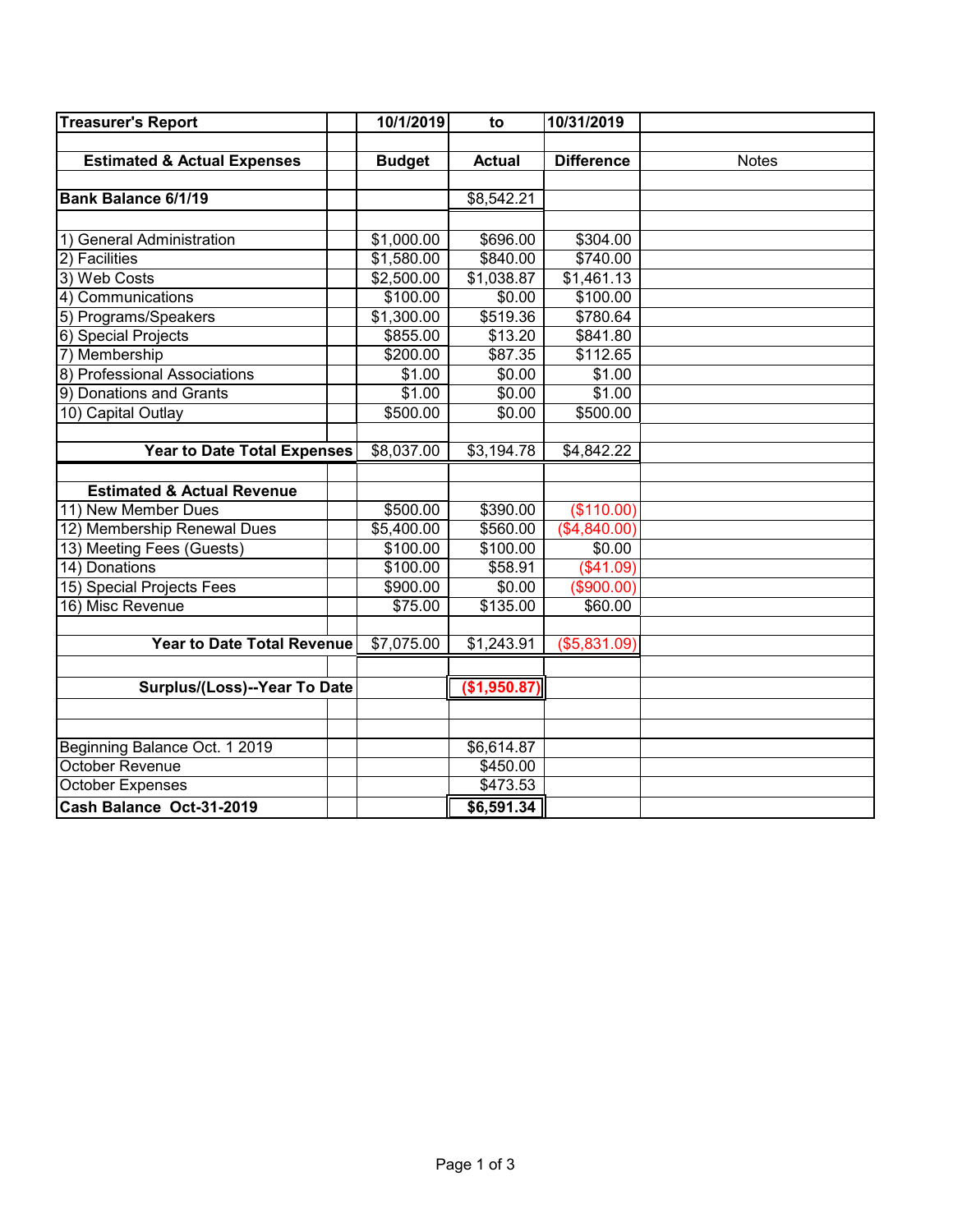| <b>REVENUE</b>    |                      |             |             |                           |                  | GULF COAST WRITERS ASSOCI 10/1/2019 10/31/2019 |                |                    |          |
|-------------------|----------------------|-------------|-------------|---------------------------|------------------|------------------------------------------------|----------------|--------------------|----------|
|                   |                      |             |             |                           |                  |                                                |                |                    |          |
|                   |                      |             |             | <b>Sources of Revenue</b> |                  |                                                |                |                    |          |
|                   |                      | New Mbr.    | Renewal     | <b>Meeting</b>            | <b>Donations</b> | <b>Spec Proj</b>                               | Misc.          | <b>Explanation</b> | Dbl Chk  |
| Date              | <b>Total Revenue</b> | <b>Dues</b> | <b>Dues</b> | <b>Fees</b>               | and Gifts        | <b>Fees</b>                                    | <b>Revenue</b> | & Notes            |          |
| 10/10/19          | \$149.00             | \$90.00     | \$40.00     | \$10.00                   | $$9.00$ tips     |                                                |                |                    | \$149.00 |
| 10/29/19          | \$301.00             | \$210.00    | \$80.00     |                           | $$11.00$ tips    |                                                |                |                    | \$301.00 |
|                   |                      |             |             |                           |                  |                                                |                |                    |          |
|                   |                      |             |             |                           |                  |                                                |                |                    |          |
| <b>Total Oct.</b> | \$450.00             |             |             |                           |                  |                                                |                |                    |          |